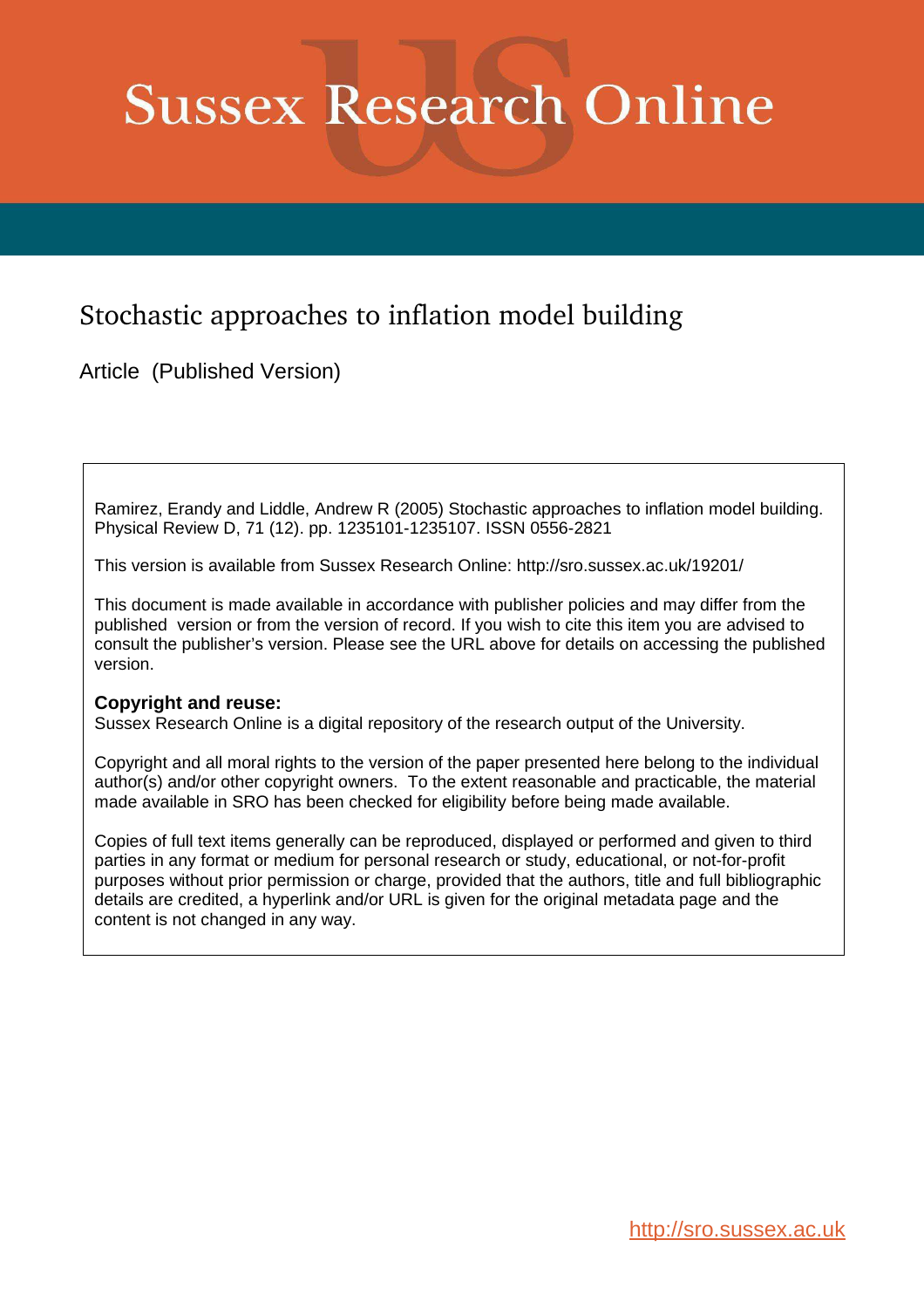## **Stochastic approaches to inflation model building**

Erandy Ramírez and Andrew R. Liddle

*Astronomy Centre, University of Sussex, Brighton BN1 9QH, United Kingdom* (Received 21 February 2005; published 7 June 2005)

While inflation gives an appealing explanation of observed cosmological data, there are a wide range of different inflation models, providing differing predictions for the initial perturbations. Typically models are motivated either by fundamental physics considerations or by simplicity. An alternative is to generate large numbers of models via a random generation process, such as the flow equations approach. The flow equations approach is known to predict a definite structure to the observational predictions. In this paper, we first demonstrate a more efficient implementation of the flow equations exploiting an analytic solution found by Liddle (2003). We then consider alternative stochastic methods of generating large numbers of inflation models, with the aim of testing whether the structures generated by the flow equations are robust. We find that while typically there remains some concentration of points in the observable plane under the different methods, there is significant variation in the predictions amongst the methods considered.

DOI: 10.1103/PhysRevD.71.123510 PACS numbers: 98.80.Cq

## **I. INTRODUCTION**

The impressive results from the Wilkinson microwave anisotropy probe [1] have done much to improve the standing of inflation as the leading paradigm for the origin of structure in the Universe. However, they have not done much in the way of reining in the very large number of viable inflationary models, as the uncertainty in the key prediction of the spectral index *n* remains significant (and crucially encloses the special value of unity), and there is no sign of primordial gravitational waves (specified by their ratio *r* relative to density perturbations).

The large collection of inflationary models (see Ref. [2] for extensive reviews) has primarily been developed in an *ad hoc* manner, through selection of potentials motivated either by some considerations from fundamental physics or by simplicity. Typically these potentials may have several parameters, meaning that the best that observations can hope to do is constrain those parameters. Only if the potential is particularly tightly defined, for instance  $V(\phi) \propto \phi^6$ , can it be ruled out by present observations. Despite the *ad hoc* way in which the collection of models has been constructed, their collective predictions cover a fair part of the *n*–*r* observational plane, albeit not evenly. It does not seem appropriate, however, to interpret this as saying that inflation models favor certain types of predictions.

An alternative approach is to throw away the idea of taking input from fundamental physics and of enforcing simplicity (usually on the potential  $V(\phi)$  driving inflation), and instead seek to generate models of inflation via some stochastic process, exploiting numerical techniques where appropriate. The archetypal such method is the inflationary flow equations, introduced by Hoffman and Turner [3] and generalized to high order by Kinney [4] (see also Refs. [5– 7]). Intriguingly, models generated via the flow equations exhibit a very clear structure in the observational plane, primarily occupying the line  $r \approx 0$  or a diagonal locus

extending to positive *r* and negative  $n - 1$ . The principal aim of this paper is to consider whether or not such a structure is a robust prediction of stochastically-generated inflation models, or whether it is specific to the flow equations implementation. As a by-product, we provide a new implementation of the flow equations, and also explore the origin of their observational prediction more closely. We restrict ourselves to single-field inflation throughout.

## **II. FLOW EQUATIONS REVISITED**

The flow equations take as their starting point a set of differential equations linking a set of slow-roll parameters defined from the Hubble parameter *H*. Following the notation of Kinney [4], these are

$$
\epsilon(\phi) \equiv \frac{m_{\rm Pl}^2}{4\pi} \left(\frac{H'(\phi)}{H(\phi)}\right)^2; \tag{1}
$$

$$
^{\ell}\lambda_{\mathrm{H}} \equiv \left(\frac{m_{\mathrm{Pl}}^{2}}{4\pi}\right)^{\ell} \frac{(H')^{\ell-1}}{H^{\ell}} \frac{d^{(\ell+1)}H}{d\phi^{(\ell+1)}}; \qquad \ell \ge 1, \qquad (2)
$$

where primes are derivatives with respect to the scalar field. For example, the parameter  ${}^{1}\lambda_{H}$  equals  $(m_{\rm Pl}^2/4\pi)H''/H$  and is often denoted  $\eta(\phi)$ . Using the relation

$$
\frac{d}{dN} = \frac{m_{\rm Pl}^2}{4\pi} \frac{H'}{H} \frac{d}{d\phi},\tag{3}
$$

where we define the number of *e*-foldings *N* as decreasing with increasing time, yields the flow equations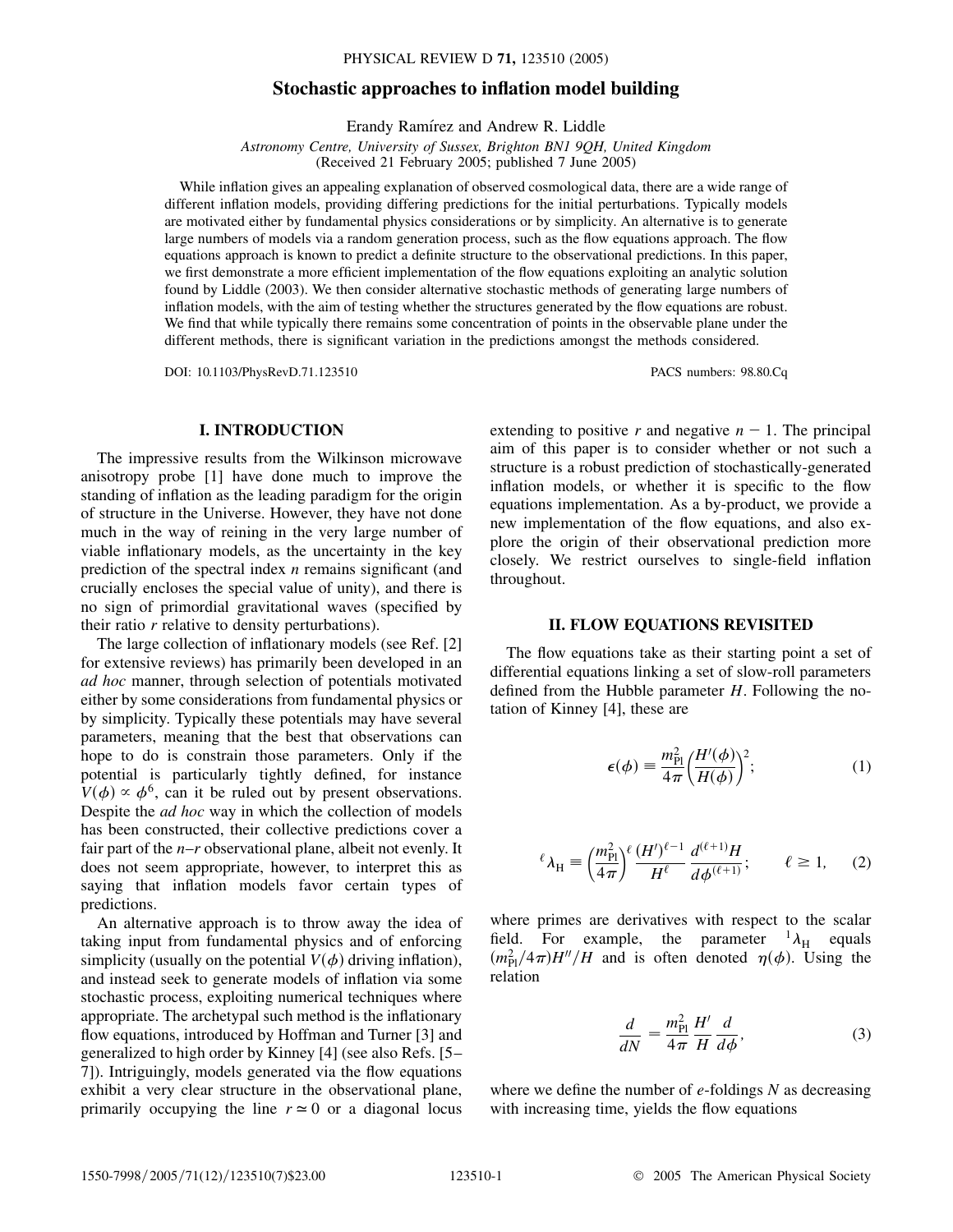$$
\frac{d\epsilon}{dN} = \epsilon(\sigma + 2\epsilon); \quad \frac{d\sigma}{dN} = -5\epsilon\sigma - 12\epsilon^2 + 2(^2\lambda_H);
$$
  

$$
\frac{d(^{\ell}\lambda_H)}{dN} = \left[\frac{\ell - 1}{2}\sigma + (\ell - 2)\epsilon\right]({}^{\ell}\lambda_H) + {}^{\ell + 1}\lambda_H; \quad \ell \ge 2,
$$
  
(4)

where  $\sigma \equiv 2(^1\lambda_H) - 4\epsilon$  is a convenient definition.

As pointed out in Ref. [8], these equations actually have limited dynamical input from inflation, since in the form  $d/d\phi$  they are a set of identities true for any function  $H(\phi)$ , and the reparametrization to  $d/dN$  modifies only the measure along the trajectories, not the trajectories themselves. In that light it seems surprising that they can say much about inflation at all, but it turns out that the flow equations can be viewed as a (rather complicated) algorithm for generating functions  $\epsilon(\phi)$  which have a suitable form to be interpreted as inflationary models [8]. In the following section we will compare their results with more direct ways of generating such functions, but in the meantime we will explore the flow equations themselves further.

## **A. A new numerical implementation of the flow equations**

The standard implementation of the flow equations [4] decides a truncation level for the hierarchy, sets ranges for the slow-roll parameters within which they are randomly selected, and integrates the flow equations either until the end of inflation,  $\epsilon = 1$ , or until a stable late-time attractor is reached. In the former case the equations are then integrated backwards for a suitable number of *e*-foldings (either a fixed number such as 50, or one also randomly chosen within a range [4]) where the observational quantities *n*, *r*, and possibly others are evaluated and plotted. If a late-time attractor is reached the observables are read off at that point.

Here we use a new and more efficient implementation of the flow equations, exploiting the fact that the flow equations have an analytic solution discovered in Ref. [8]. This is simply a polynomial in  $H(\phi)$ :

$$
H(\phi) = H_0 \bigg[ 1 + A_1 \frac{\phi}{m_{\text{Pl}}} + \dots + A_{M+1} \bigg( \frac{\phi}{m_{\text{Pl}}} \bigg)^{M+1} \bigg]. \tag{5}
$$

The coefficients  $A_i$  can be written in terms of the initial values of the slow-roll parameters as

$$
A_1 = -\sqrt{4\pi\epsilon_0}; \qquad A_2 = \pi(\sigma_0 + 4\epsilon_0);
$$
  
\n
$$
A_3 = -\frac{4\pi^{3/2}}{3} \frac{2\lambda_{\text{H},0}}{\epsilon_0^{1/2}}; \qquad A_4 = \frac{2\pi^2}{3} \frac{3\lambda_{\text{H},0}}{\epsilon_0};
$$
  
\n
$$
A_5 = -\frac{4\pi^{5/2}}{15} \frac{4\lambda_{\text{H},0}}{\epsilon_0^{3/2}}; \qquad A_6 = \frac{4\pi^3}{45} \frac{5\lambda_{\text{H},0}}{\epsilon_0^2};
$$
  
\n
$$
A_7 = \frac{8\pi^{7/2}}{315} \frac{6\lambda_{\text{H},0}}{\epsilon_0^{5/2}}.
$$
 (6)

We use the ranges specified in Ref. [4] to randomly choose those values:

$$
\epsilon_0 = [0, 0.8];
$$
  
\n
$$
\sigma_0 = [-0.5, 0.5];
$$
  
\n
$$
{}^{2}\lambda_{H,0} = [-0.05, 0.05];
$$
  
\n
$$
{}^{3}\lambda_{H,0} = [-0.005, 0.005];
$$
  
\n...  
\n
$$
{}^{7}\lambda_{H,0} = 0,
$$
  
\n(7)

where the last closes the hierarchy. To allow direct comparison with Kinney's work, we use these ranges throughout, though one expects the results to be at least modestly dependent on the assumptions made here [4]. However we take the equations to sixth-order, one order higher than Kinney's main results, as one of the methods we will compare with later can only be implemented for even orders. As already shown by Kinney, and separately verified by us, such a change in order has negligible impact on the flow equation predictions. We have carried out flow analyses at fifth and eighth orders as well as those displayed here.

Although this solution is analytic, there is still the need for one integration in order to determine the number of *e*-foldings as a function of  $\phi$ , from Eq. (3). However this is just a single equation to be integrated, regardless of the order to which the flow equations are taken.

Figure 1 shows the results from the flow equations, with the upper panel showing our new implementation based on the analytic solution, and the lower panel the traditional multiequation implementation. The same sequence of 40 000 initial conditions was used in each case, with most of the points finishing at very small *r*. The values of the spectral index *n* and tensor-to-scalar ratio *r* were obtained using second-order expressions and the conventions of Ref. [4]. As expected, the diagrams are essentially identical point-by-point, though some minor differences occur from the way our implementations differ at very small values of  $\epsilon$ .

The diagram shows a clear and by now well-known structure first noted by Hoffman and Turner [3]; in addition to the majority of the points at small *r*, there is a swathe of models running in a tightly-defined strip given approximately by  $r = 0.3(1 - n)$ , which is close to but not exactly the same as the power-law inflation condition [4]. While Kinney has been careful not to overinterpret the tendency of points to lie in this vicinity, noting that the measure on initial conditions is unknown, the results are often used to indicate where typical inflationary models might lie (e.g. Ref. [6]). Our main aim in this paper is to investigate the robustness of this structure.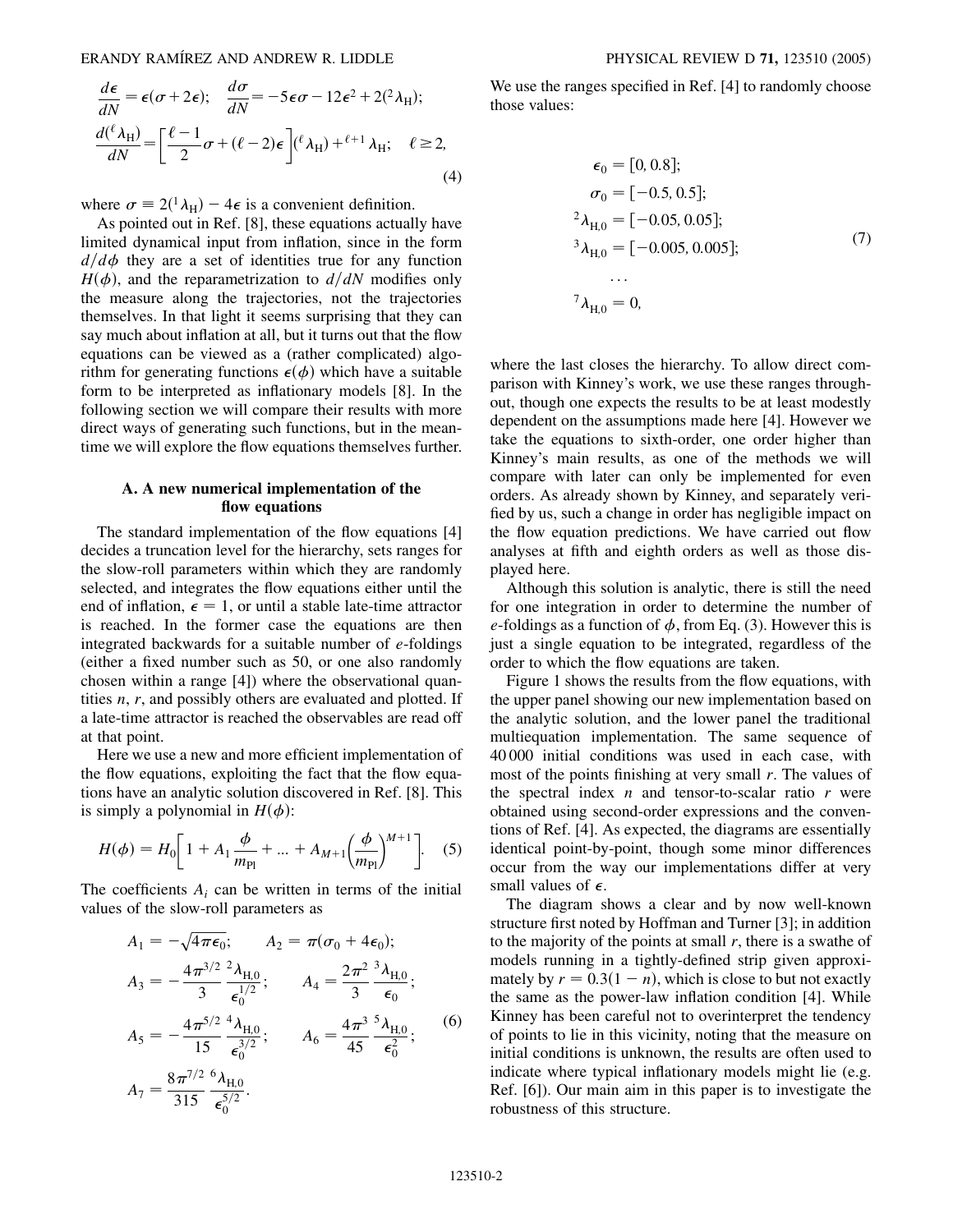

FIG. 1 (color online). Observables at second-order for 40000 initial conditions. The two figures are essentially identical, and reproduce the results of Fig. 1 in Ref. [4] though at lower point density.

#### **B. Integration direction**

First however we investigate in a little more detail how the structure arises. Kinney's main classification of trajectories is into those reaching the late-time attractor (which all have  $r \rightarrow 0$  and  $n > 1$ , corresponding to the field asymptoting into a nonzero minimum of the potential), those trajectories where inflation ends with  $\epsilon = 1$ , and the rejected set of trajectories which are unable to sustain sufficient inflation. We make a further division of those trajectories where inflation ends, into those where more than 50 *e*-foldings of inflation were obtained from the initial point (meaning that the location where the observables were read off was reached by forwards integration from the initial point), and those where less than 50 *e*-foldings were obtained from the initial point, so that the point corresponding to the observables is effectively obtained by integrating backwards in time from the initial condition.

We find that the vast majority of random initial conditions which end inflation do so before 50 *e*-foldings are achieved, in proportion roughly 35 to 1. In Fig. 2 we show only points obtained by forwards integration; as there are so few of these we increased the number of initial conditions tested up to 600 000 so as to have a greater density of points (1225 in all, corresponding to just 0*:*2% of all initial conditions) than in Fig. 1. We find that those points correspond mainly to the region of parameter space where  $n \geq 1$ , and do not correspond to the main swathe of points seen in Fig. 1. That swathe is therefore generated entirely from initial conditions that have to be integrated backwards in time. The change of integration direction is significant, because the critical point structure of the system is different in the inverse time direction (the flow will typically be to the peaks of the potential rather than the troughs). Although the backwards integration will pick out those critical points, they need not represent a distribution that might have arisen from whatever mechanism generated the initial conditions.

However even the backwards integration does not explain the flow equations structure, because the only stable critical points under backwards integration are at  $r \rightarrow 0$ and  $n < 1$ . The diagonal swathe is not stable, and, as already shown in Refs. [3,4], the trajectories evolve along it, typically following quite complicated paths when projected on the *n*–*r* plane. Given that the location of the



FIG. 2 (color online). Points in parameter space finishing inflation with 50 *e*-foldings or more in the forwards integration.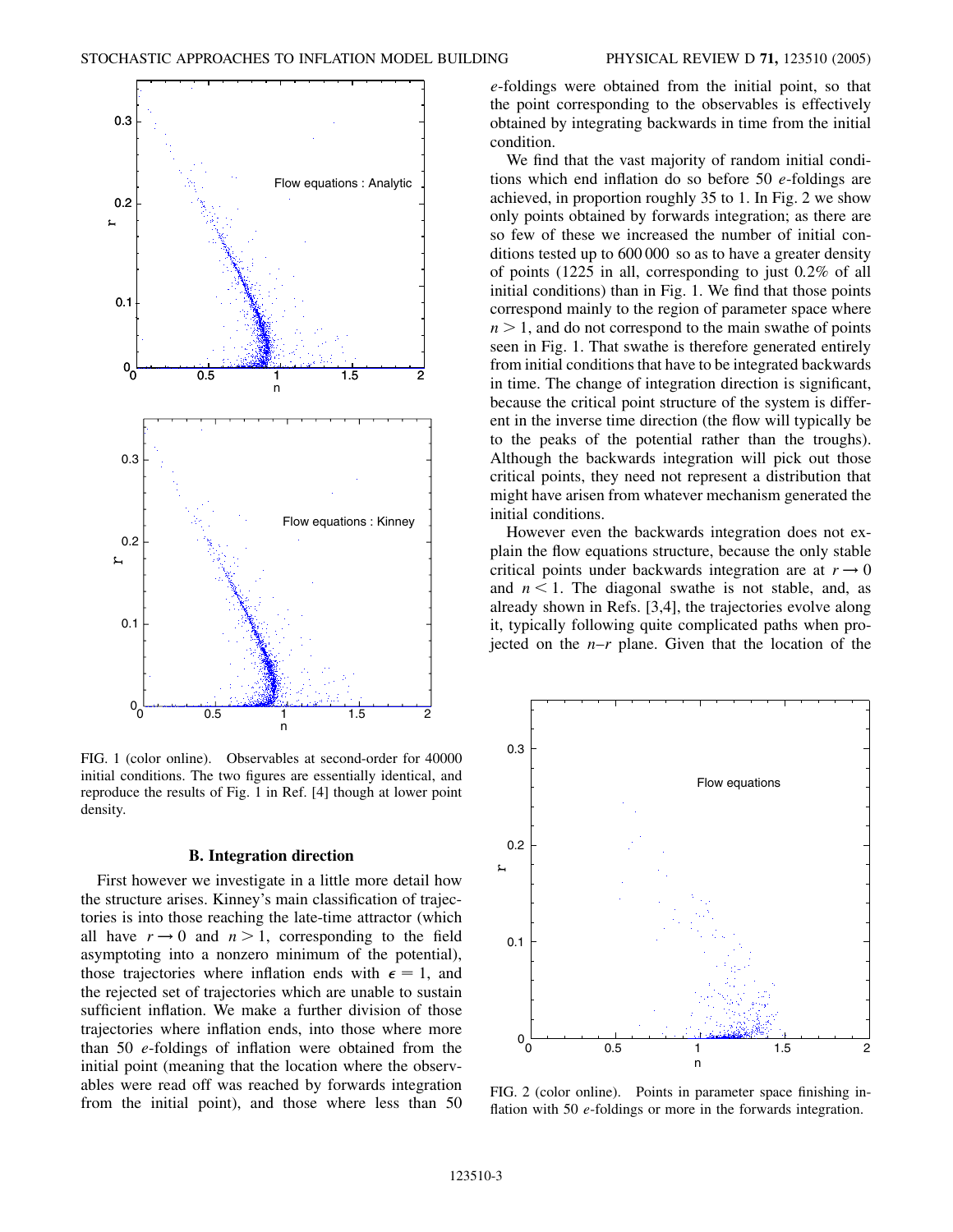swathe is known, it would be nice to explain that behavior via an analytic argument, but we have not been able to find an analytic approximation that makes clear why points are able to spend a long time in those parts of the plot.

## **III. NEW APPROACHES TO STOCHASTIC GENERATION OF INFLATION MODELS**

We now turn to alternative methods of generating random inflation models to contrast with the flow equations. As we have seen, the flow equations are equivalent to a Taylor expansion of the function  $H(\phi)$ , which uniquely specifies the inflationary trajectory. However it is not the only way to do so. Single-field inflation models can also be uniquely specified either by giving the potential  $V(\phi)$  or, as noted in Ref. [9], by specifying the function  $\epsilon(\phi)$ .

In order to investigate the robustness of the flow equation predictions, one should therefore compare its results with those from expansions of these alternative functions, as there is no reason to prefer one over another. We will consider Taylor expansions of both  $\epsilon(\phi)$  and  $V(\phi)$ , and additionally consider a Pade´ approximant expansion of  $\epsilon(\phi)$ . In each case we take the randomly-chosen coefficients to correspond to the same ranges of slow-roll parameters used by Kinney for his flow equations analysis [4].

If one of the three functions  $H(\phi)$ ,  $V(\phi)$ , and  $\epsilon(\phi)$  is specified, then the equivalent form of the others can readily be obtained. However once the functions are truncated as expansions at a given order, this correspondence breaks down, e.g. a sixth-order truncation of  $H(\phi)$  does not correspond to a sixth-order truncation of  $\epsilon(\phi)$ . In carrying out these expansions, we are therefore investigating different subsets of the general slow-roll inflation model. Even if the expansions were taken to infinite order the correspondence between models will only be obtained provided each series is within its radius of convergence, which is not guaranteed. On the other hand, by choosing the same initial values for the slow-roll parameters in each case, we are ensuring that the functional forms at the initial point are sampled from the same distribution.

## A.  $\boldsymbol{\epsilon}(\boldsymbol{\phi})$  as the fundamental input

The general strategy is similar to the new analytic approach to the flow equations, in that we choose coefficients randomly to generate a function  $\epsilon(\phi)$ , and then numerically integrate to determine the number of *e*-foldings supported. However at this point we do have to mention one drawback of using  $\epsilon(\phi)$ , which is that when the function crosses zero (i.e. into the unphysical region) it typically does so linearly which means it does so in a finite number of *e*-foldings. By contrast, the  $\epsilon(\phi)$  generated from either the Hubble parameter or the potential always approaches zero quadratically, generating an infinite number of *e*-foldings. The  $\epsilon(\phi)$  expansions are therefore unable to generate points corresponding to the late-time attractor.

#### *1. Taylor series expansion*

The simplest expansion we can make is a Taylor series

$$
\epsilon(\phi) = \sum_{i=0}^{K} a_i (\phi/m_{\rm Pl})^i,
$$
 (8)

where we assume  $\phi = 0$  initially. The higher slow-roll parameters can all be obtained by differentiating this function, and so we can determine the coefficients by randomly selecting the slow-roll parameters within the same ranges as for the flow equations using those relations. The relations, taking the expansion to sixth-order, are

$$
a_0 = \epsilon_0; \t a_1 = -\sqrt{4\pi\epsilon_0}(\sigma_0 + 2\epsilon_0), \t a_2 = \pi[\sigma_0^2 - 2\epsilon_0\sigma_0 - 12\epsilon_0^2 + 4(2\lambda_{H,0})];
$$
  
\n
$$
a_3 = \frac{4\pi^{3/2}}{3\sqrt{\epsilon_0}}[-3(2\lambda_{H,0})\sigma_0 + 2\epsilon_0(2\lambda_{H,0}) + 6\epsilon_0\sigma_0^2 + 21\sigma_0\epsilon_0^2 + 12\epsilon_0^3 - 2(3\lambda_{H,0})];
$$
  
\n
$$
a_4 = -\frac{\pi^2}{3\epsilon_0}[-12(2\lambda_{H,0})^2 + 88\epsilon_0\sigma_0(2\lambda_{H,0}) + 160\epsilon_0^2(2\lambda_{H,0}) - 8\sigma_0(3\lambda_{H,0}) + 4\epsilon_0(3\lambda_{H,0})
$$
  
\n
$$
-45\epsilon_0^2\sigma_0^2 - 312\epsilon_0^3\sigma_0 - 384\epsilon_0^4 + 6\epsilon_0\sigma_0^3 - 4(4\lambda_{H,0})];
$$
  
\n
$$
a_5 = -\frac{2\pi^{5/2}}{15\epsilon_0^{3/2}}[-240\epsilon_0^4\sigma_0 + 40(2\lambda_{H,0})(3\lambda_{H,0}) + 480\epsilon_0^3\sigma_0^3 + 380(2\lambda_{H,0})\epsilon_0^2\sigma_0 - 140(3\lambda_{H,0})\epsilon_0\sigma_0 - 260(3\lambda_{H,0})\epsilon_0^2 - 80(2\lambda_{H,0})\epsilon_0\sigma_0^2 + 1360(2\lambda_{H,0})\epsilon_0^3 - 200(2\lambda_{H,0})^2\epsilon_0 - 1440\epsilon_0^5 + 135\epsilon_0^2\sigma_0^3 + 4(5\lambda_{H,0}) + 10(4\lambda_{H,0})\sigma_0 - 4(4\lambda_{H,0})\epsilon_0];
$$
  
\n
$$
a_6 = \frac{\pi^3}{45\epsilon_0^2}[-840(2\lambda_{H,0})^2\epsilon_0\sigma_0 + 120(2
$$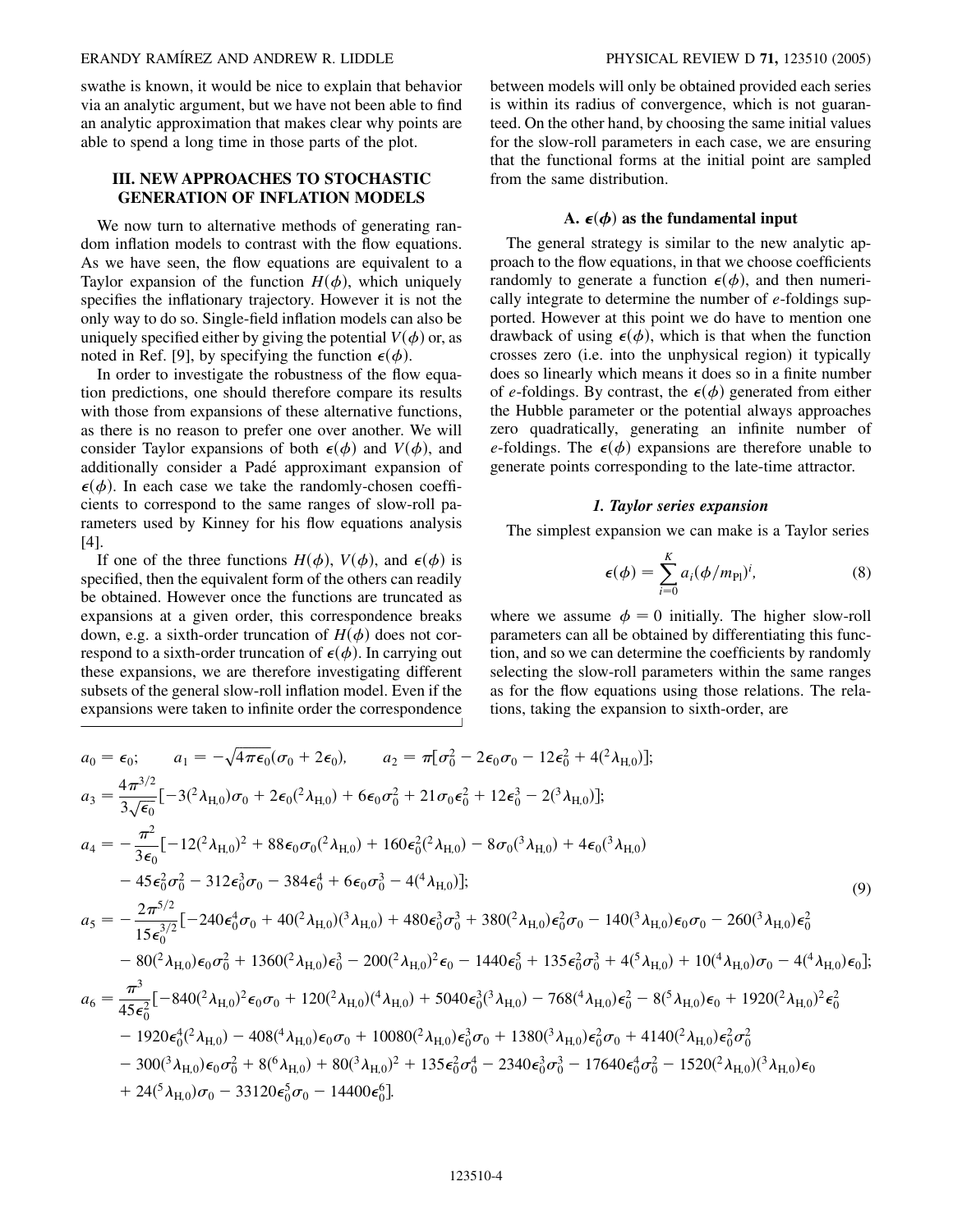We are then able to solve the model using a single integration to find the  $N(\phi)$  relation, as in our new flow equations approach. We then apply the same tests to the models thus generated: do they lead to an adequate number of *e*-foldings, do they require backwards integration to achieve 50 *e*-foldings, and if satisfactory where do they lie in the observational plane?

## *2. Pade´ approximant expansion*

A Pade´ approximant is an alternative to a Taylor expansion, which typically exhibits better convergence properties. It is formed of a ratio of two polynomials, which may have the same or different orders:

$$
\epsilon(\phi) = \frac{\sum_{i=0}^{M} a_i (\phi/m_{\rm Pl})^i}{1 + \sum_{i=1}^{N} b_i (\phi/m_{\rm Pl})^i}.
$$
 (10)

There is a one-to-one correspondence between Padé approximants and Taylor expansions of the appropriate order  $(K = M + N)$ ; those expansions then agree near the origin of the expansion but differ as the expansion parameter, in this case  $\phi/m_{\rm Pl}$ , becomes of order one, as is typical in single-field inflation models.

We generate the Padé approximants from the Taylor series using a routine from *Numerical Recipes* [10]; this routine is restricted to  $N = M$  which is why we chose a sixth-order Taylor expansion above. Having generated

 $\epsilon(\phi)$  in this way, we proceed as before. One additional caveat is that Pade´ approximants asymptote to constant values; this corresponds to power-law inflation but is somewhat artificial and so we exclude points which require backwards integration to generate 50 *e*-foldings, and which tend to a constant asymptote between zero and one.

## **B.**  $V(\phi)$  as the fundamental input

We can also generate the observables by Taylor expanding the potential and integrating the *e*-foldings relation to find the values of *r* and *n* 50 *e*-foldings before the end of inflation. A similar expansion was used to investigate inflationary dynamics in Ref. [11], but that paper delineated parameter space regions rather than generating ensembles of models.

We write the potential as

$$
V(\phi) = \sum_{i=0}^{K} v_i (\phi/m_{\rm Pl})^i.
$$
 (11)

The initial condition ranges that Kinney uses are given in terms of slow-roll parameters defined from the Hubble parameter; to obtain equivalent ranges on the coefficients of the potential we use the first-order slow-roll relations from Ref. [12]. This gives

$$
v_1 \approx -\sqrt{16\pi\epsilon_0}, \qquad v_2 \approx 4\pi \left(\frac{\sigma_0}{2} + 3\epsilon_0\right), \qquad v_3 \approx -\frac{8\pi^2}{3\sqrt{\pi\epsilon_0}} \left[6\epsilon_0^2 + (2\lambda_{\rm H,0}) + \frac{3}{2}\epsilon_0\sigma_0\right],
$$
  
\n
$$
v_4 \approx \pi^2 \left[\sigma_0^2 + 8\epsilon_0\sigma_0 + 16\epsilon_0^2 + \frac{16}{3}(2\lambda_{\rm H,0}) + \frac{4}{3}\frac{(3\lambda_{\rm H,0})}{\epsilon_0}\right],
$$
  
\n
$$
v_5 \approx -\frac{8\pi^{5/2}}{3\epsilon_0^{1/2}} \left[\sigma_0(2\lambda_{\rm H,0}) + 4\epsilon_0(2\lambda_{\rm H,0}) + (3\lambda_{\rm H,0}) + (4\lambda_{\rm H,0})/(5\epsilon_0)\right],
$$
  
\n
$$
v_6 \approx \frac{-2\pi^3}{45\epsilon_0^2} \left[174\epsilon_0^2\sigma_0(2\lambda_{\rm H,0}) + 168\epsilon_0^3(2\lambda_{\rm H,0}) + 33\epsilon_0\sigma_0^2(2\lambda_{\rm H,0}) + 40\epsilon_0(2\lambda_{\rm H,0})^2 + 90\epsilon_0\sigma_0^2(3\lambda_{\rm H,0}) + 360\epsilon_0^2(3\lambda_{\rm H,0}) + 72\epsilon_0(4\lambda_{\rm H,0}) + 12\sigma_0(4\lambda_{\rm H,0}) + 4(5\lambda_{\rm H,0})\right].
$$
  
\n(12)

Those relations are also used to evaluate the observables once the position of 50 *e*-foldings is found.

## **C. Results**

In Fig. 3 we plot the results for each expansion for 6000 accepted initial conditions, replotting again the flow equations case with that number of points for comparison. The same range has been chosen for the observables in each case.

Each of the expansions is plotted to sixth-order. In order to check the convergence of the method, we have also analyzed the flow equations at fifth-order (to compare with Kinney [4]) and eighth-order, and the other three methods at fourth-order. With the exception of the Pade´ approximant for  $\epsilon(\phi)$ , discussed further below, there were no significant changes in the distributions obtained indicating that reasonable convergence had occurred.

We see that there are significant differences between the models, though each does show some level of concentration in the observable plane. Of the three new methods, the Taylor expansion of the potential gives results closest to the flow equations, showing indications of the same swathe of points with nonzero  $r$ , but not however reaching to such high values. The classification of points is very similar to the flow equations, with 90% trivial points, and almost all the remainder requiring backwards integration to achieve 50 *e*-foldings.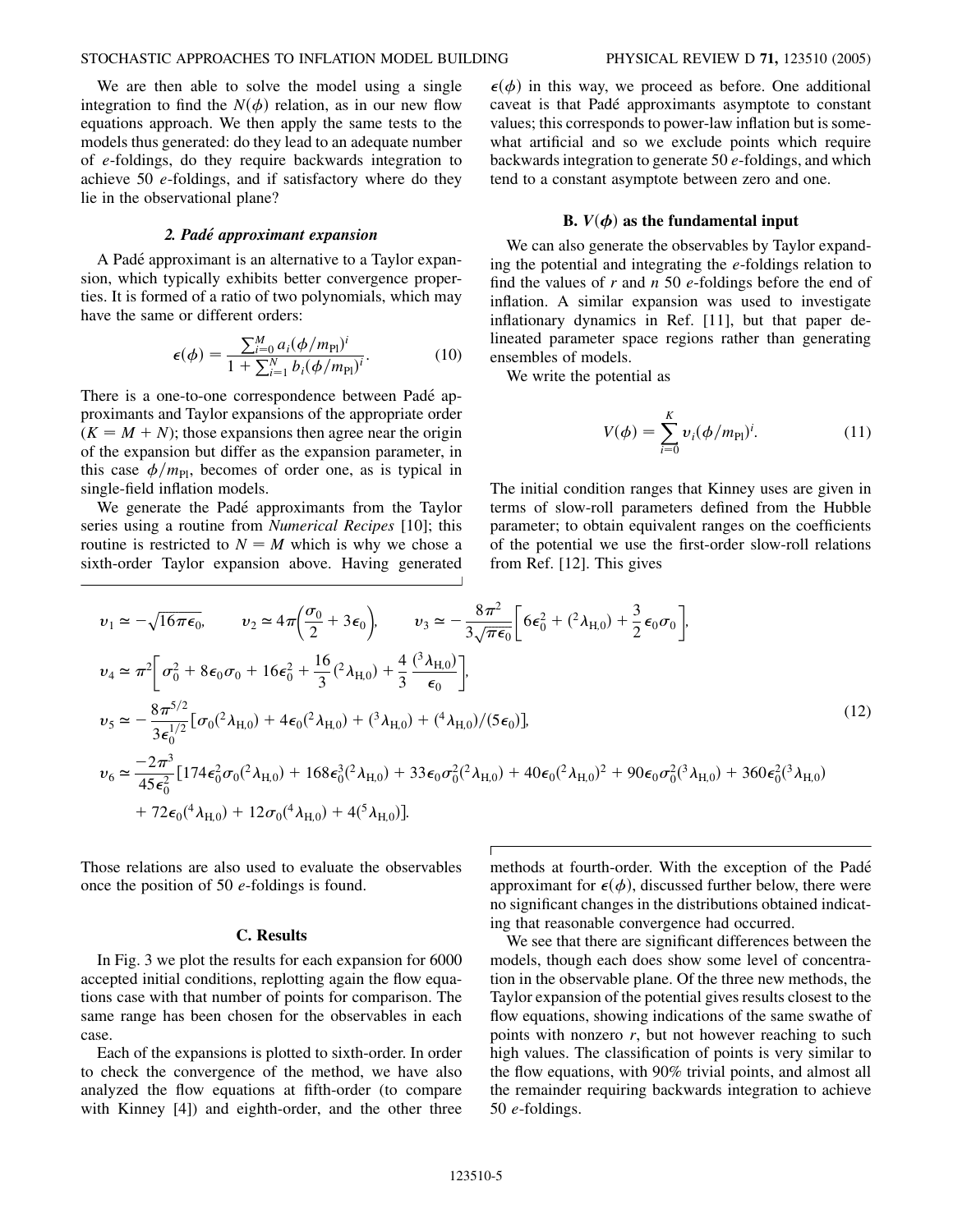

FIG. 3 (color online). The distribution in the observable plane for each of the four methods discussed in this paper, in each case for 6000 accepted initial conditions. On the top left are results for the flow equations, to be compared with the Taylor expansion for  $\epsilon(\phi)$ (top right), the Padé approximant for  $\epsilon(\phi)$  (bottom left) and the Taylor expansion for the potential (bottom right).

By contrast, the two  $\epsilon(\phi)$  expansions give results which are visually quite different. The Taylor series gives a diffuse ensemble of points, with a preference for  $n > 1$ but covering a fairly large fraction of the observable plane. The classification of points is also quite different in this case, with a higher fraction of points, about 15%, giving 50 *e*-foldings of inflation from the forward integration as compared to those requiring backwards integration (recall this method does not generate trivial points).

The Padé approximant expansion of  $\epsilon(\phi)$  gives a different outcome again, with the separate classifications of points leading to different groupings in the plane. The vast majority of the points shown correspond to backwards integration. The main feature at  $n < 1$  corresponds to  $\epsilon(\phi)$ functions which approach zero in the backwards integration, but do generate 50 *e*-foldings before reaching that point; these generate a similar structure as the flow equations. The grouping of points to the right of that at high *r* corresponds to backwards integration points, but this time to functions  $\epsilon(\phi)$  which approach one and give 50 *e*-foldings before that point. There is a third distinct grouping, mainly at  $n > 1$  and small *r*, corresponding to points achieving 50 *e*-foldings in the forward integration, but it contains very few points (2% of the total).

However it is less easy to draw firm conclusions from the Padé approximant, because we found the method is much less well converged than the others. When we ran this method at fourth-order rather than sixth-order, the same general structures were picked out, but the balance of points was quite different with most of the points lying in the right-hand set rather than the familiar flow equations swathe. By contrast, for the other methods the results were essentially unchanged between fourth-order and sixthorder.